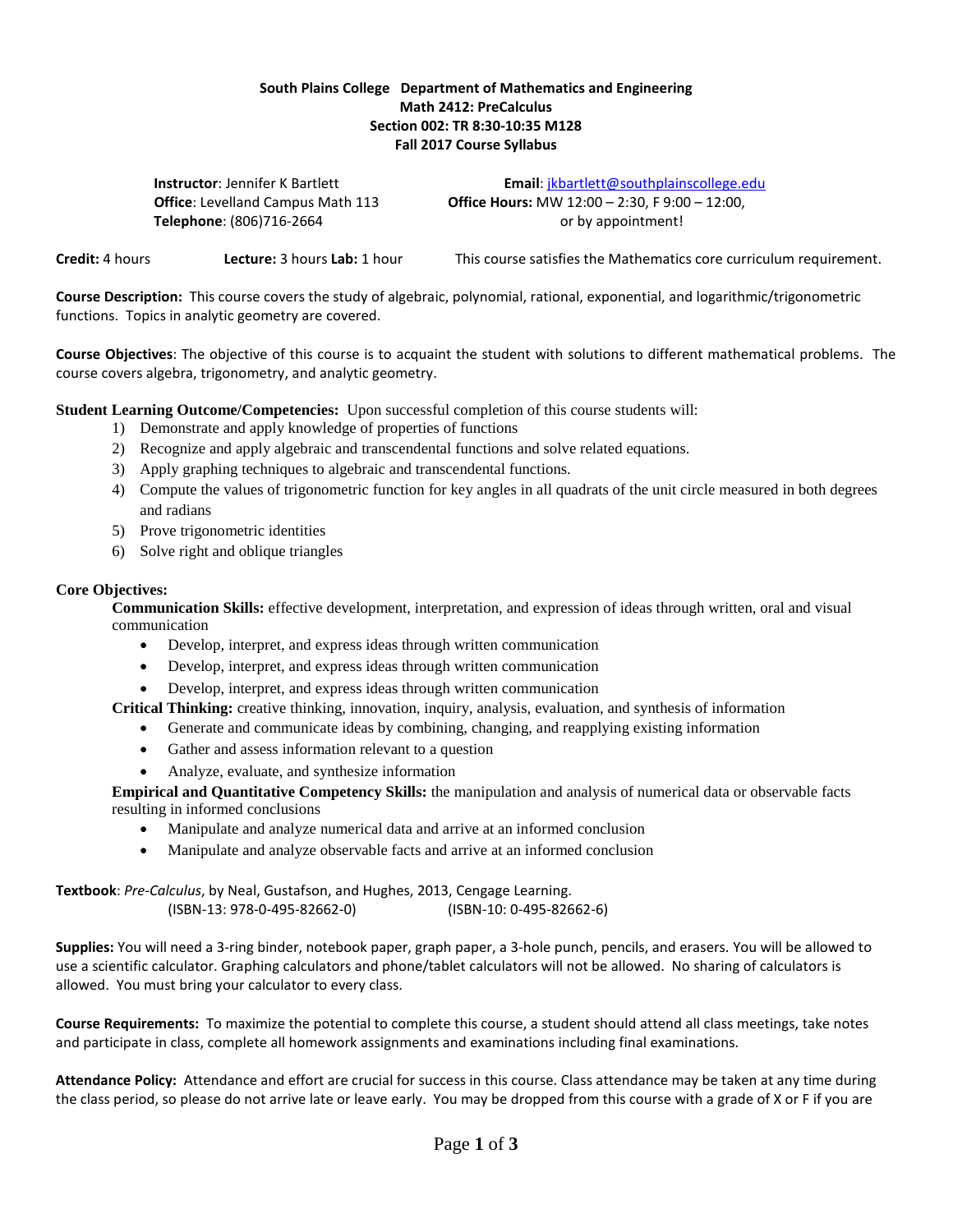absent four consecutive days or if you accrue five absences for any reason throughout the semester. Absences are not classified as 'excused' or 'unexcused'. The last day for student initiated drops is Thursday, November 16th .

**Assignments:** Homework assignments will be assigned during each class meeting. Quizzes may be administered at any time. Keep all class materials (notes, handouts, homework, quizzes, and exams) organized in a notebook (3-ring binder). These materials are subject to be turned in for grading at any time. Please make certain all materials accompany you to each class meeting. No late assignments will be accepted.

**Exams**: There will be 4 unit exams given and a comprehensive final. Once you begin an exam, you will not be able to leave the classroom until the exam is submitted for grading. The tentative exam dates are as follows:

| Exam 1: Thursday, September 14 <sup>th</sup> | Exam 3: Thursday, November 2 <sup>nd</sup> |
|----------------------------------------------|--------------------------------------------|
| Exam 2: Thursday, October 3 <sup>rd</sup>    | Exam 4: Tuesday, November 21st             |

Final: The comprehensive final exam will be given on Tuesday, December the 12<sup>th</sup> from 8:00-10:00. No make-up final will be given.

| <b>Grading Policy:</b>             |                | <b>Grading Scale:</b> |    |
|------------------------------------|----------------|-----------------------|----|
| Daily Work (HW, quizzes, notebook) | 20%            | 90-100%               | A  |
| Exams (4 total)                    | 60% (15% each) | 80-89%                | B  |
| Comprehensive Final                | 20%            | 70-79%                | C. |
|                                    |                | 60-69%                | D  |
|                                    |                | Below 60%             |    |

This course and its grade will be recorded on your official transcript. Grades will be posted on Blackboard during the semester.

## **Student Responsibilities and Expectations:**

- 1. Come to class on time and prepared to learn. (Pencils, homework, notebook, calculator)
- 2. Read the syllabus.
- 3. Take notes, participate in class, and complete course assignments early enough to seek help if needed.
- 4. Food and drink are not allowed in class, with the exception of bottled water.
- 5. Cell phones and any other electronic devices must be silenced and put away before entering the classroom. Use of these devices during class will result in a zero for that day's quiz, homework, or exam.

## **Resources:**

- Blackboard is the online course management system that will be used for this course. The course syllabus as well as any other class handouts can be accessed through Blackboard. Login a[t http://southplainscollege.blackboard.com](http://southplainscollege.blackboard.com/) . The user name and password should be the same as the MySPC and SPC email.
	- User name: first initial, last name, and last 4 digits of the Student ID
	- Password: Original Campus Connect Pin No. (found on SPC acceptance letter)
- Free tutoring is available in M116 on the Levelland campus. Hours for the tutors will be posted by the door of M116 and I will also post them on Blackboard.
- I am available to help you! Feel free to come by during my office hours or email me at *jkbartlett@southplainscollege.edu* .
- Websites that contain helpful videos: patrickjmt.com
	- khanacademy.com

**Religious Holy Days**: In accordance with Section 51.911, Texas Education Code, South Plains College will allow a student who is absent from class for the observance of a religious holy day to take an examination or complete an assignment scheduled for that day within seven (7) calendar days after the absence. Students are required to file a written notification of absence with each instructor within the first fifteen (15) days of the semester in which the absence will occur. Forms for this purpose are available in the Student Services Office along with instructions and procedures. "Religious holy days" means a holy day observed by a religion whose place of worship is exempt from property taxation under Section 11.20, Tax Code. (copied from current South Plains College catalog)